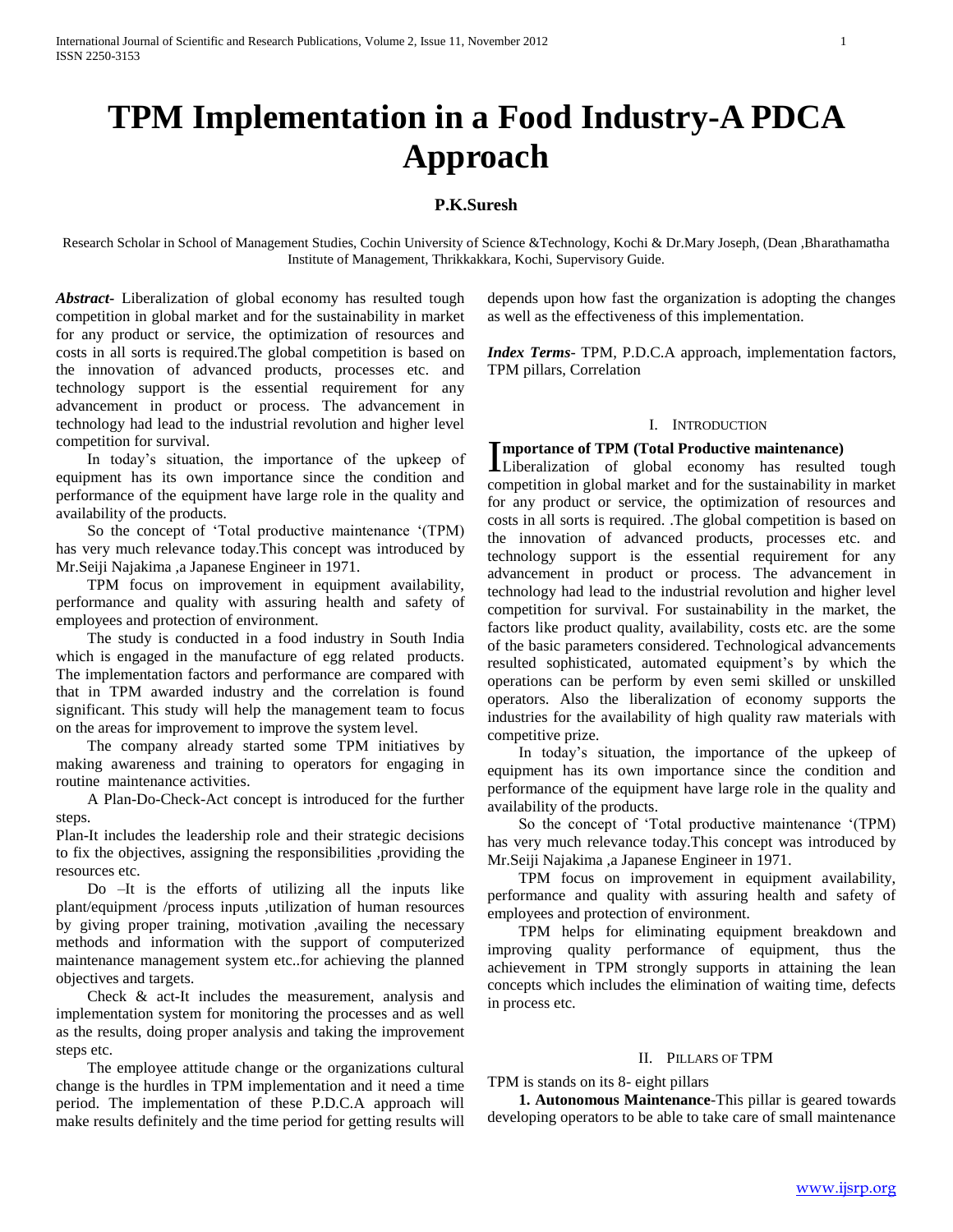activities, thus freeing up the skilled maintenance people to spend time on more value added activity and technical repairs.

 **2. Planned maintenance**-It is aimed to have trouble free machines and equipments, producing defect free products for total customer satisfaction. It breaks maintenance down into 4 families or groups as

a. Preventive Maintenance b. Breakdown Maintenance c. Corrective Maintenance d. Maintenance Prevention.

 **3.Quality Maintenance-**Quality maintenance activities are to set equipment condition that preclude quality defects, based on the basic concept of maintaining perfect equipments to perfect quality products.

 **4. Focussed improvements**-Target is to achieve and sustain zero losses with respect to minor stops, measurement and adjustments, defects and un avoided down times.

 **5. Development management-**Planning project strategies, analyzing the factors influencing project decision, design new products with customer focus, reduce lead time from design to production to market.

 **6. Education and Training-**It is aimed to have multi skilled revitalized employees, whose morale is high and who has eager to work and perform all required functions effectively and independently.

 **7. Safety, Health &Environment-** Focus on targets, actual data, and gaps in implementation of systems for ensuring safety, occupational health and clean and safe environment.

 **8. Administrative Improvements**- To improve productivity, and efficiency of administrative functions and to eliminate the losses.

## III. INTRODUCTION OF TPM

## **Stage-A :Preliminary or Preparation stage;**

 Step-1; Announcement by management about TPM introduction: This includes the organizing awareness programme for the senior management..Then give wide publicity through various modes like notice boards,meetings etc.

 Step 2: Some selected persons who will be playing important role can be given intensive training. Besides awareness the selected important people can be taken to an organization which is successfully practicing TPM and show it to them.

 Before going to a full scale implementation ,select an area for trial implementation. Once an organization is convinced ,best way will be to carryout a trial to avoid any misunderstanding among workers and union leaders.

Step-3- Setting up TPM and departmental committee

 Step-4: Establishing the TPM working system: Analyzing the present level of functioning and setting up of realistic objectives based on the bench marking etc. While setting objectives ,the present conditions of plant and other situations to be considered for making it realistic.

 Step-5 –Generating a master plan- This is the final stage of the planning stage and this is the integrated plan to institutionalize the concept

## **Stage-B :Initial implementation stage:**

Step-6: Starting TPM

This is the ceremony of the starting programme by associating all the people from all departments, vendors, customers and other important people to communicate the message

# **Stage-C: Full implementation or full development stage:**

These are the implementation of all TPM pillars effectively

# **Stage-D Maturity stage-This is the stage of getting TPM awards.**

# **Success factors of Management systems:**

 As per the researchers of quality management systems like TQM,TPM , etc, the success of any quality management system is depends upon 1. Awareness and commitment from top management and strategic planning 2. Process management including plant and equipments 3. Education,training and motivation of employees 4.Information architecture 5. Measurement , Analysis and Improvement systems.

# IV. MEASURE OF TPM PERFORMANCE

 TPM can be measured on the basis of 1.Productivity 2.Quality 3. Delivery 4. Cost 5.Safety &Health 6.Environment. To attain these results through TPM, the each pillars have its own contributions. According to the book 'TPM Reloaded ' by Joel Levitt, the each pillars have its own objectives .This includes

 **1. Autonomous Maintenance Pillar:** 1.Reduction of scheduled down time 2.Reduction of unscheduled down time 3. Increase in speed of the machine 4. Decrease in product/process variability 5. Increase in the number of flexible operators to operate and maintain the equipment 6. Reduction in lubrication oil consumption 7. Increase in small group activities etc.

 **2. Planned maintenance pillar:** 1.Reduction in scheduled down time 2. Reduction in schedule miss due to operations 3. Reduction in breakdown 4. Increase in zero breakdown areas etc

 **3. Quality Maintenance; 1.** Reduction in process defects 2. Reduction in final defects 3.Zero defects areas/zero customer complaint areas identified etc.

 **4. Focussed improvements-** 1. Increase number of lean/kaizen projects 2.No. of waste areas identified 3.Easiness of operation achieved 4.Reduction in incidents of fire/explosions 5. Plant/Machine flexibility achieved for new product manufacturing /small volume of production of multiple items etc.

 **5. Development management** 1. Intellectual property rights/patent applications being obtained, 2.Innovative products/processes/equipments etc.

 **6. Education and Training** 1. Reduction in absenteeism of employees 2. Increase in suggestions per employee 3.Increase in quality circle participation 4. Improvements in skills per persons etc.

 **7. Safety, Health &Environment** 1.Reduction in pollution level 2. Reduction in discharges 3. Reduction in accidents 4. Increase in recycling 5. Number of audit failures per total findings etc.

 **8. Administrative Improvements:** 1.Reduction in overtime job 2. Reduction in inventory, 3. Reduction in holiday work 4.Improvements in equalizing of work load 5. Improvement of information processing etc.

 As per the recommendations of the book 'TPM Reloaded ' by Joel Levitt, Education and training , Safety,health and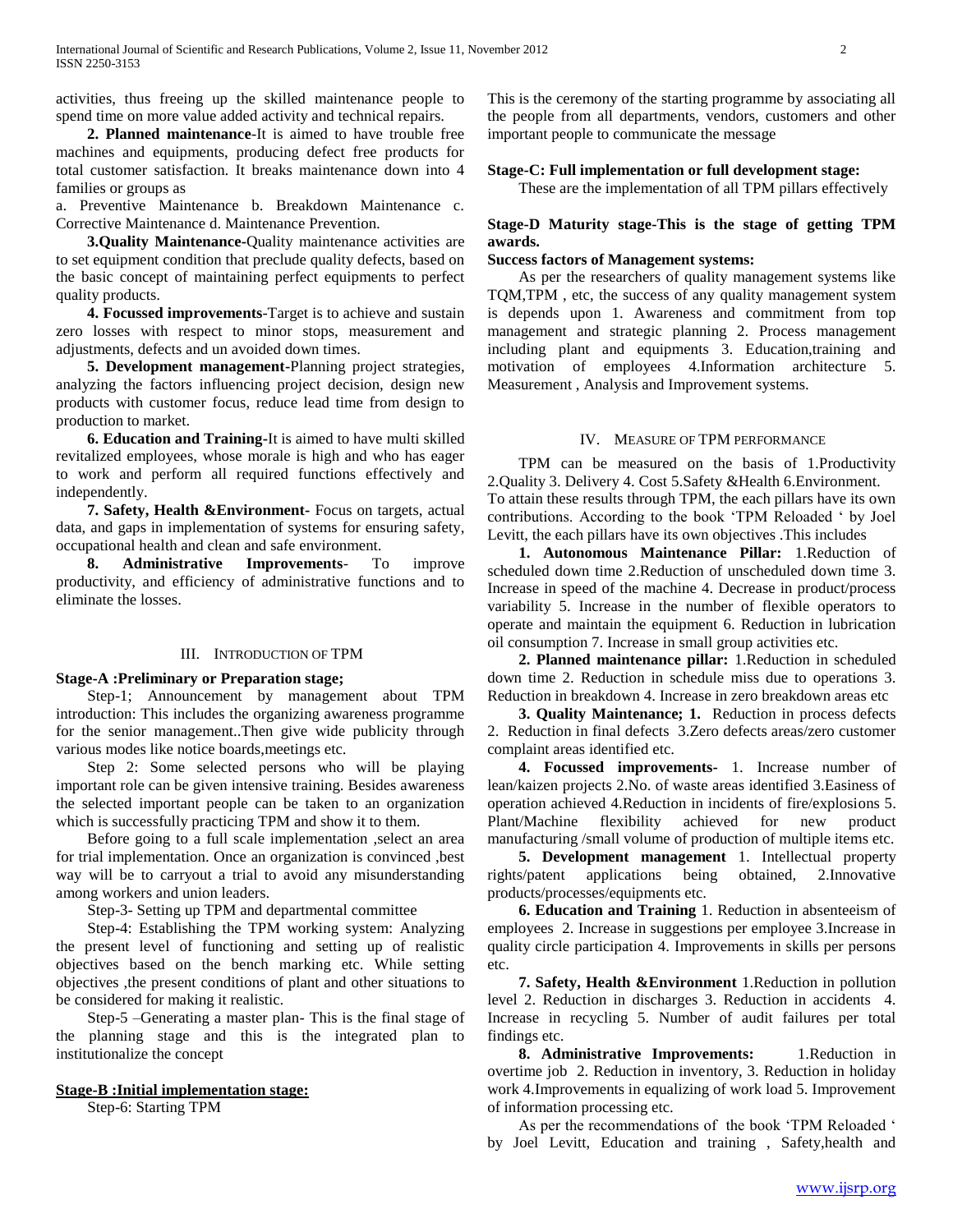environment, and administrative improvements are considered as the plinths of TPM and in this study the administrative improvements are considered as an achievement of overall results.

 As per the below diagram, the five implementation factors are influencing the two plinths and five pillars. The administrative improvement is the overall result from the plinths and pillars.

As per the below diagram, the five implementation factors are influencing the two plinths and five pillars. The administrative improvement is the overall result from the plinths and pillars.



[.](javascript:add())

# V. PRESENT STUDY

 The study is conducted in a food industry in South India which is engaged in the manufacture of egg related products. The company has already introduced the quality standards like ISO 22000 and other food quality related certifications etc. and the management has the vision to implement the TPM level system in the organization for further performance improvement.

 A checklist is prepared from the inputs from the questionnaire of 'Japan Institute of Plant Maintenance' for various TPM award criteria's,previous research papers, and as well as the inputs from articles and books related with the effective implementation of TPM. The study is conducted by visiting the plant, and interviewing the relevant officials and by direct observation of the systems etc. The study objective is to identify, the relationship between the implementation factors and performance based on each pillar of TPM and how much gap exists in the present system with that TPM level and how much gap the present results with that in the proposed TPM level etc. The implementation factors and performance are compared with that in TPM awarded industry. This study will help the management team to focus on the areas for improvement to improve the system level.

**Correlation between the implementation factors and performance:**

**Calculation of Correlation Co-efficient: X-Implementation factors, Y- Performance levels** 

| X    | Value Y |                                      | Value |                |
|------|---------|--------------------------------------|-------|----------------|
| 3.37 |         | 3.42                                 |       |                |
| 3.67 |         | 4                                    |       |                |
| 3.70 |         | 3.67                                 |       |                |
| 3.48 |         | 3.25                                 |       |                |
| 3.67 |         | 3.5                                  |       |                |
| 3.86 |         | 3.5                                  |       |                |
| 3.98 |         | 4.33                                 |       |                |
|      |         | <b>Results:</b><br>Total<br>Numbers: |       | $\overline{7}$ |
|      |         | Correlation:                         |       | 0.701086249288 |

The correlation coefficient is 0.70 it can be considered as significant.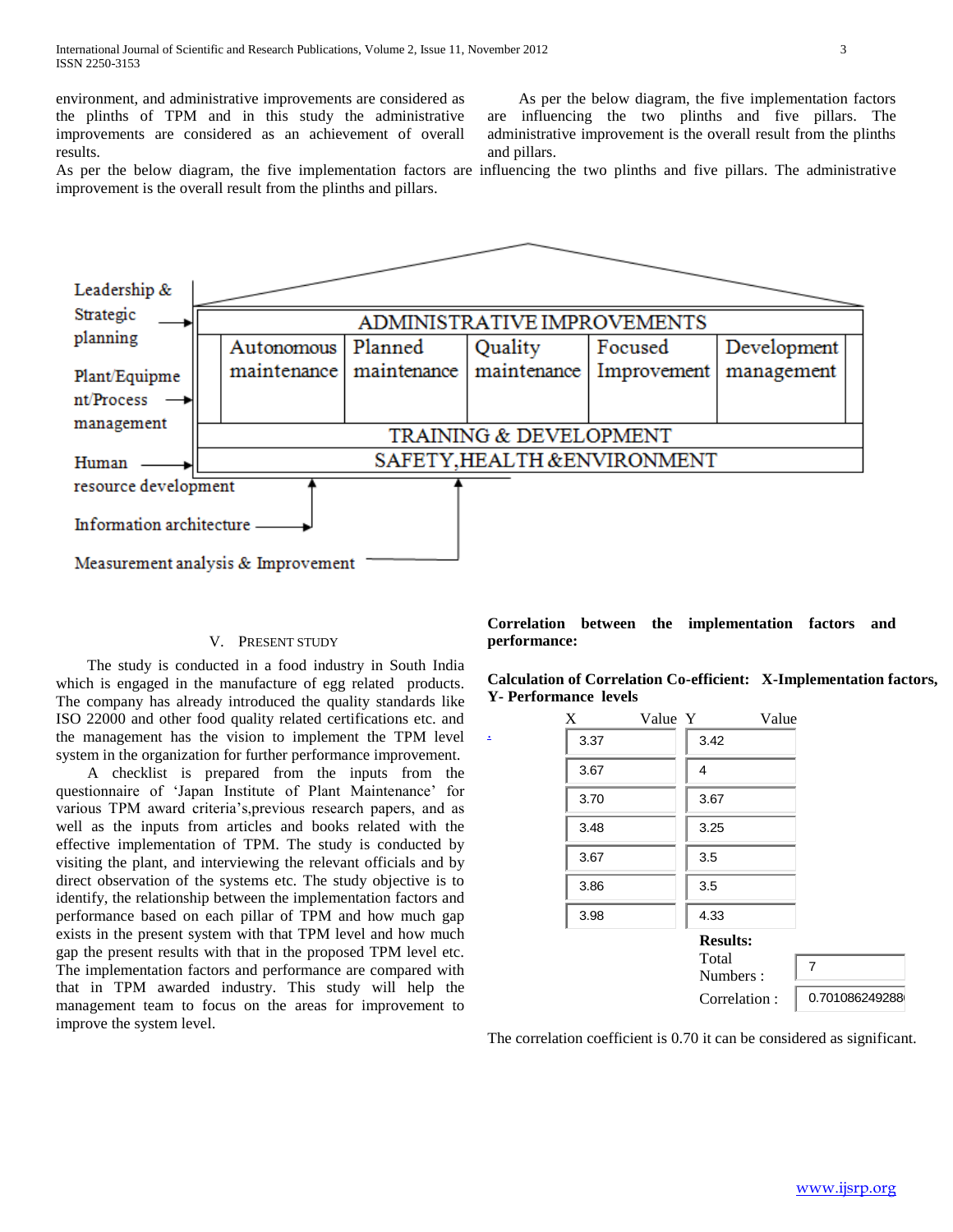

# **The correlation coefficient is 0.70 so it can be considered as significant and the graphical presentation also supports the correlation.**

## VI. THE RESULTS OF GAP STUDY

 As a result of this study the following are the gaps related to each pillar in implementation and performance. The level 5 is considered as the full TPM level in implementation and performance.

 In this graph the level 5 is the full stage implementation with results 4 is the implementation stage, 3 is the planning stage 2 is only with primary awareness stage 1is even with out awareness stage.

 The results categorisation are 5 is 80-100%, 4 is 60-79% 3 is 40-59% 2 is 20 -39 % and 1 is 0-19%.





 Performance 1. Reduction in scheduled down time 2. Reduction in unscheduled down time 3. Decrease in product/process variability 4. Increase in number of flexible operators to operate and maintain the equipment 5. Reduction in oil consumption

# **Planned maintenance**



 Performance: 1. Zero break down areas 2. Reduction in schedule miss due to operations 3. Reduction in breakdown 4. Zero breakdown areas 5. Reduction in scheduled down time.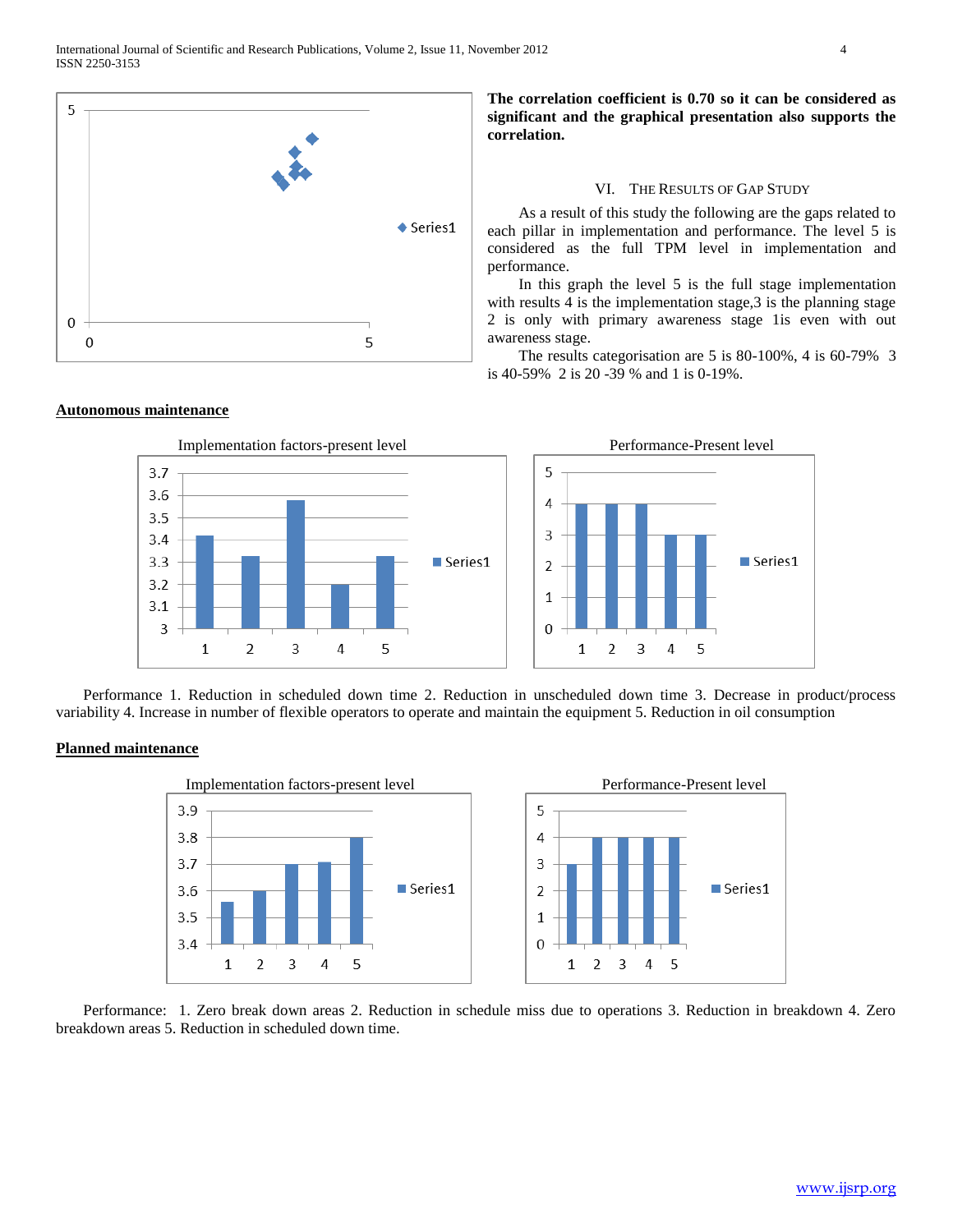# **Quality maintenance**



Performance: 1. Reduction in process defects 2. Reduction in final products 3. Zero defect areas/zero customer complaint areas.

# **Focused Improvement pillar**



 Performance: 1.Number of lean./kaizen projects 2. Number of waste areas identified 3. Easiness of operation identified 4. Plant /machine flexibility achieved for new product manufacturing

## **Development management pillar**



Performance: 1. Intellectual property rights/patent applications being obtained 2. Innovative products/processes/equipments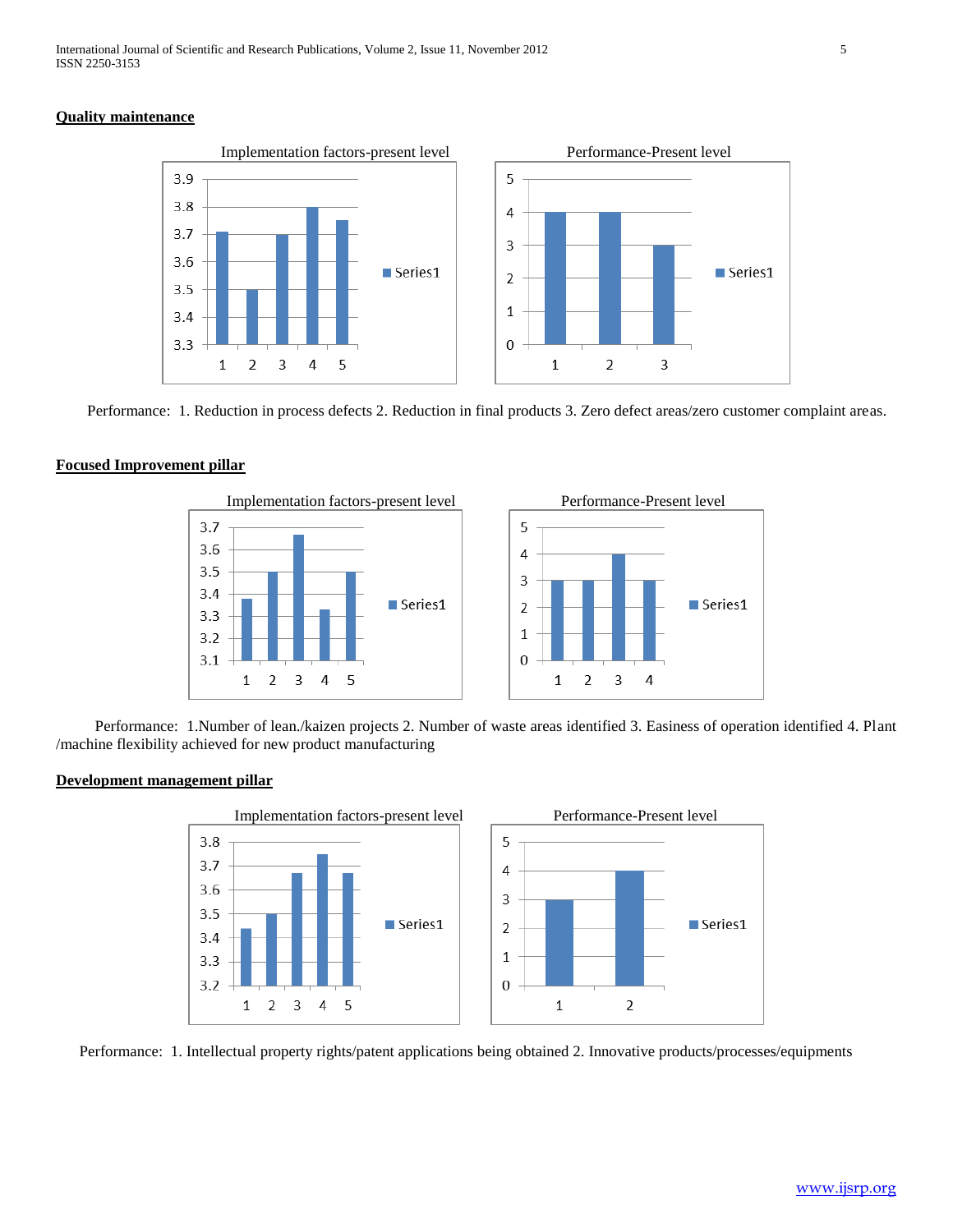# **HRD plinth**



 Performance: Reduction in absenteeism of employees 2. Increase in suggestions/employee 3. Increase in quality circle participation 4. Improvements in skills/person

# **Environment Safety plinth**



 Performance: 1. Increase in recycling 2. Reduction in discharges 3. Number of audit failures per total findings 4. Reduction in pollution level 5. Reduction in accidents 6.Reduction in discharges

## **Administrative improvements-Present level**



 Performance: 1. Reduction in inventory 2. Reduction in overtime job 3. Reduction in holiday work 4. Improvements in equalizing of work load 5. Improvements of information processing

# **Based on various implementation factors, the following observations identified through each pillar:**

 The company already started some TPM initiatives by making awareness and training to operators for engaging in routine maintenance activities.

 Here introducing the Plan-Do-Check-Act concept for the further steps.

 Plan-It includes the leadership role and their strategic decisions to fix the objectives, assigning the responsibilities ,providing the resources etc.

 Do –It is the efforts of utilizing all the inputs like plant/equipment /process inputs ,utilization of human resources by giving proper training, motivation ,availing the necessary methods and information with the support of computerized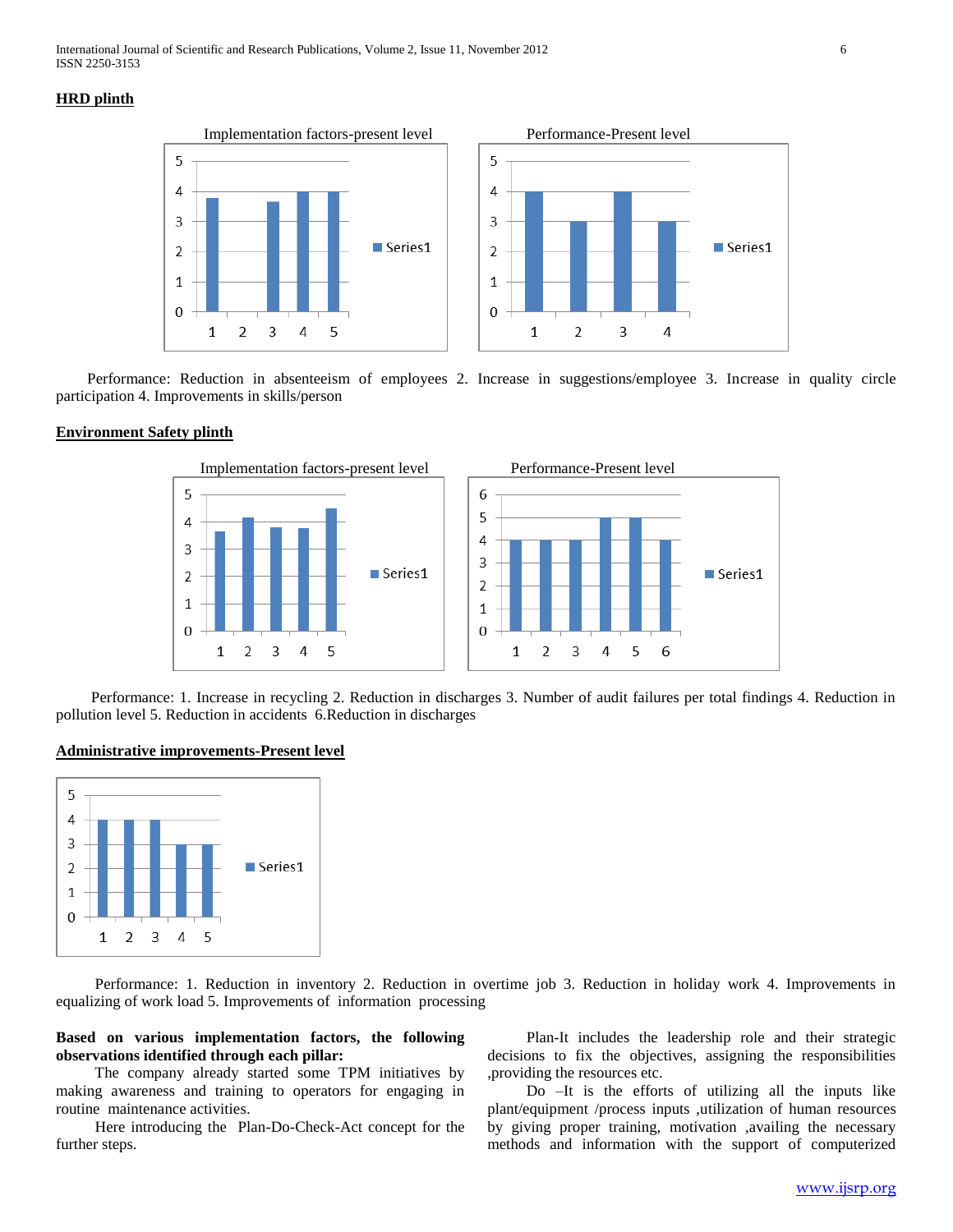maintenance management system etc..for achieving the planned objectives and targets.

 Check & act-It includes the measurement, analysis and implementation system for monitoring the processes and as well as the results, doing proper analysis and taking the improvement steps etc.

**a. Leadership &Strategic planning:** The company already have objectives related with quality on the base of ISO 22000 system and an internal audit system and a system for review meetings.

Top management have to implement a master plan for achieving TPM with a TPM policy and related objectives.The TPM targets can include the reduction of scheduled and unscheduled down time ,develop flexible operators for operating and maintaining equipments, reduction of consumable on equipments like lubricants etc.,by effective monitoring etc. as the Autonomous maintenance pillar and develop zero break down areas and eliminate preventive maintenance miss on the base of preventive maintenance pillar.

 As the quality maintenance pillar ,the organization presently have the target of eliminating defective or inferior quality products at the processing and final stage and presently the achievement is in a positive level. However the organization can keep the objective to keep the achieved level and to identify any possibility for further improvements.

 In the pillar of focused improvement ,the organization can keep the objective to identify the maximum possible kaizen projects and to eliminate all possible waste areas. Similarly keep target for smoothening of operations wherever possible. The possibility of flexibility of operations by improvement actions on equipment also to keep as targets.

 In the development pillar ,presently the organization have attained some in house development of equipments. The organization can further develop by keeping targets for advanced equipments ,based on the inputs from the present equipments performance or with the latest technology developments in the environment. This development can be done on innovative equipments ,innovative products etc.

 For attaining the above pillars ,the organization need a base called plinths which include the training and development of employees and to keep the plant and surroundings in a satisfactory level for the safety and health of employees. Presently the organization have a training system based on the implementation of the quality standard and this can be further improved by targeting to increase the quality circle participation or employee suggestions, improving the skills per persons, to reduce the absenteeism level of employees etc. The organizations operations are generally environmental friendly as food processing unit and only limited operations have influence on environment ,like generator operations etc. So the organization can targets for reducing the pollution level to the optimum level and to target for the possibilities for saving of resources like water, electricity etc. The discharge from the operations are limited and the organization can keep this in a optimum level. Similarly the safety related issues are also not significant with the present level that the incidents of accidents or the incident of fire or explosions are very negligible or in zero level. So this achievement can be keep as a target.

 As an overall target, the organization can aim for the reduction of administrative improvements like reduction of inventory to a optimum level, reduction of overtime jobs or holiday jobs and equalizing work load which can achieved by a stabilized plant and equipment and competent and motivated work force.

 The present review system to be further improved with including all these TPM related objectives and the responsibility and authorities to be suitably assigned to the staff. TPM recommends Production head for autonomous maintenance pillar and maintenance head for preventive maintenance pillar. This organization have the advantage that, both the production and maintenance is handled by the same head. Similarly for the updation of technology or innovation, the responsibility of development management pillar may be assigned to the top executive like GM or CEO. The responsibility of quality maintenance must be given to the quality head as usual. The suitable person for focused improvement pillar is the maintenance head. The HR head can take the responsibility of training and development pillar and the safety officer can take the responsibility of safety, health and environment pillar.

 Top management can assign the duties including the maintenance jobs to be done by both operators and maintenance people. By suitable motivating methods like incentives, etc the mind set of employees to be changed. This generally need some time period, but a simple starting with selecting some sample equipments or plants this can bring to reality. The selection of these sample equipments must be on the basis that where there is big scope for improvements. Similarly other supporting systems like proper training resources, and allotting some percentage of sale value for innovation activities etc. also to be done from top management.

# **Plant/Equipment/Process management;**

 For autonomous maintenance implementation the operator level actions to be taken for removing the dirts, stains, scattered raw materials and oil leakages etc and to eliminate the causes. Measures have to be taken for difficult to handle areas. Cleaning materials and tools to be kept nearer to the machines as possible for smooth handling , considering the limitation in food industry. Lubrications can be monitored with the help of sensors for its optimum usage. Work place and onsite boards will help for knowing the status of activities , goals etc.

 For Preventive maintenance pillar implementation, appropriate diagnostic technologies are being put to use for predictive maintenance and time based and condition based strategy can be adopted. Spares can be stored on SQC basis. Calibration of all equipments to be done periodically. By improving the maintenance technology, facility to be improved for ease of autonomous maintenance.

 For attaining the quality maintenance pillar the raw material defects to be identified and the equipment to be keep in standard that it will not turnout defects. Presently the quality rejection in minimum level and a system is already established on the base of ISO implementation to verify the raw material, in process and final defects.

 For focused improvement the usage of sensors visual images etc will support the monitoring the core production.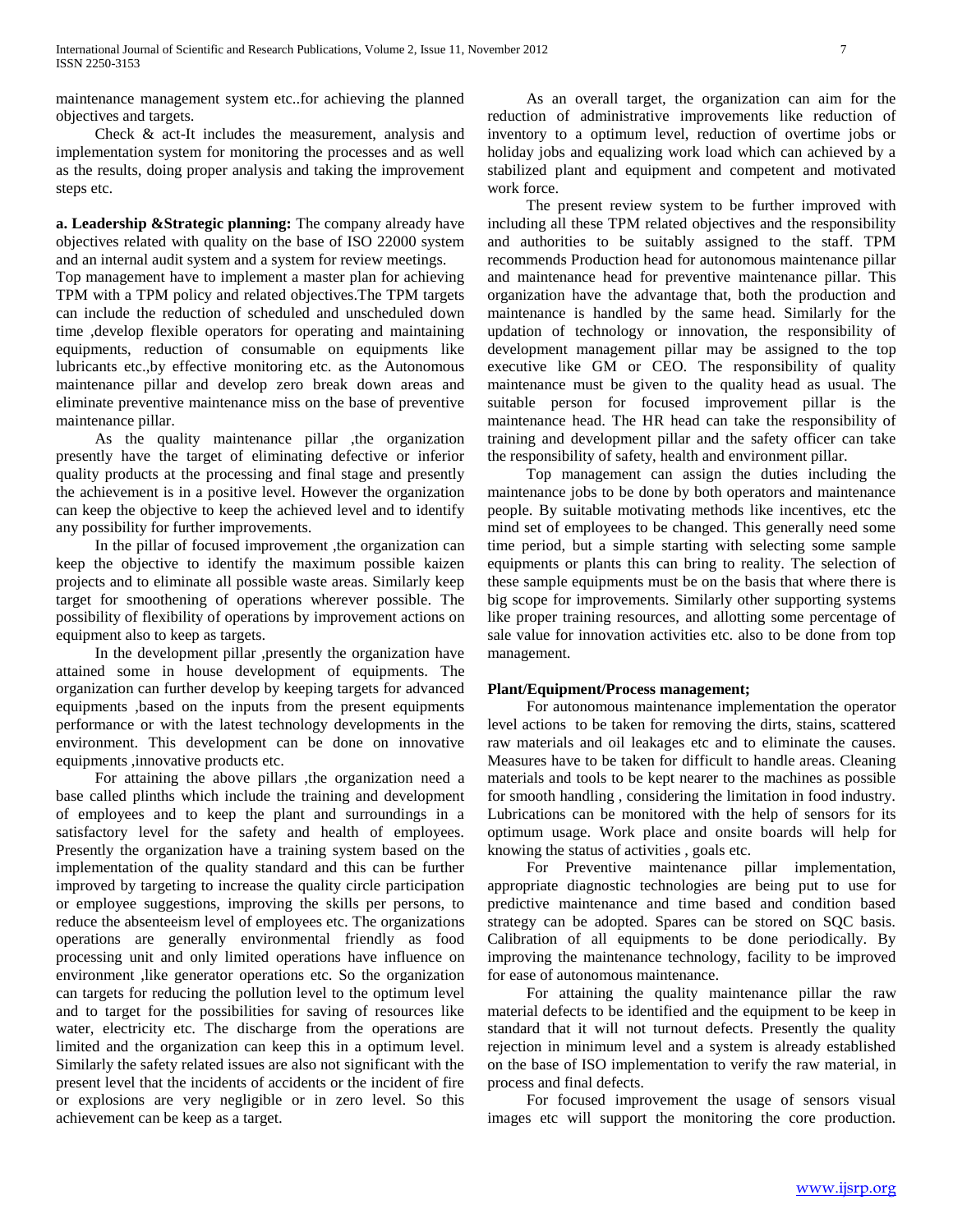Maintenance free projects will improve the performance of equipment.

 For development management, the existing equipment may be run at over speed to identify the failing parts for modification , and the equipments are to be developed with the development of new products. The introduction of computerized engineering design will support the process. The organization presently done some development activities on equipment and it to be further improved and a validation system for equipment can be done.

For environment and safety presently the organization have no critical issues since as a food industry. A system exists for to keep the work places neat and clean. The waste of processing is effectively used in farming. The organization kept all the fuel and storage tanks in separate areas. Work place is developed with good work environment like lighting etc. However any further improvements the areas like reduction of odor, noise etc if any can be considered. If any physically demanding labor is existing in the company, a programme for reducing it can be considered. The system to be developed for monitoring and reducing the resources like energy, water etc.

 Presently the company has accident level in very minimum level. For TPM implementation, a risk analysis hazard map can be generated based on all processes. A safety audit system can be implemented and emergency drill can be frequently done. The organization already have the system for keeping the personnel protective equipments, safety devices, safety covers, safety nets, safety signage etc. The safety system can be documented including operational control procedure for all identified environment and safety related aspects.

# **Human resources management:**

 The organization has established a well human resource development system on the basis of ISO system implementation,. So a system for identifying the training requirements, training plan, verifying the training effectiveness etc, and on job training system is already available. However the system to be further developed for training the internal TPM instructors and the training can be conducted by professional associations, personnel from other TPM companies, lubricant vendors, consultants, equipment manufactures etc. Similarly the tour training to other TPM companies can also be done. The training disciples can include both mechanical and electrical etc which may include the areas like hydraulics, pneumatics, electrical, lubrication, coolants, bolts and nuts, software systems, measuring instruments ,safety etc. Similarly training can be organized on environment and resource saving also.

## **Information architecture:**

 The information system is the lifeblood of any system. For the successful implementation of each TPM pillar, the relevant information to be provided to the concerned people. In autonomous maintenance pillar, the operators need the necessary information on the shop floor level regarding the working system of each machine with pictorial support, standard operating procedures, abnormal conditions and action to be taken, lubrication types and methods and frequencies, quantity of lubricants to be applied, and methods, etc. So for operators a mini manual can be provided and TPM -1 point lessons also to be provided. These manuals' to be reviewed frequently for assuring

its adequacy. The problem areas can tagged for identification and it can be recorded in log books.

 In preventive maintenance pillar , the information on the storage of spares, moulds, measuring instruments ,its calibration frequencies are to be kept. The maintenance information like machine history etc. to be kept which may include the deterioration status of equipments, shut down hours, man hours spent for maintenance, maintenance costs, spares replaced and the jobs done etc. The maintenance requirements are to be published in advance for proper production planning, suitable work instructions also to be provided. Presently the company has not introduced any software system for computerized maintenance management system and its implementation will strongly support the TPM activities.

 Information system to be needed for identifying the in process and final products defects for taking the immediate corrective actions. Similarly the information on the required materials specifications, etc. to be needed in the quality maintenance pillar.

The internal information system to be strengthened to communicate the achievements horizontally in the organization. The contribution to these achievement are also to be communicated. This is required for the focused improvement pillar.

 For the development management pillar ,the information on the technology advancements, market information on products , and the inputs from the operators and maintenance people are to be collected as an input for further development. The losses on product development management to be kept for further analysis and for any development the cost saving benefits, operability, environmental impacts etc to be collected.

 In training and development pillar, the training curricular to be developed. Pictorial representation etc. will give good information support.

 In safety and environment pillar, an emergency manual is to be prepared, all environment aspects and impacts to be assessed, inspection manuals for safety etc. to be prepared. Similarly the information on the emission areas and hazard storage areas to be provided. For all identified hazards ,operation control procedure to be developed for managing the risks.

## **Monitoring ,Analysis and Improvements:**

 The monitoring and analysis can be done both on the system and on the equipments. Presently the company has an internal audit system available. So this system can be extended for monitoring the TPM performance also. The objectives are to be reviewed frequently and the future goals are to be set. Maintenance costs are to be evaluated. In preventive maintenance the failure analysis to be done on the equipments for improved maintenance practices. The preventive maintenance system can be modified based on the age, life stage and performance of the equipments. For the product, process defects in quality maintenance as well as the failure of equipments in planned maintenance , the analysis tools like why-why analysis, pareto analysis, etc can be widely used.

 For improvement in the focused improvement , all the losses are to be analyzed and to identify the relation between the loss and the cost by using loss map or loss tree analysis. This is